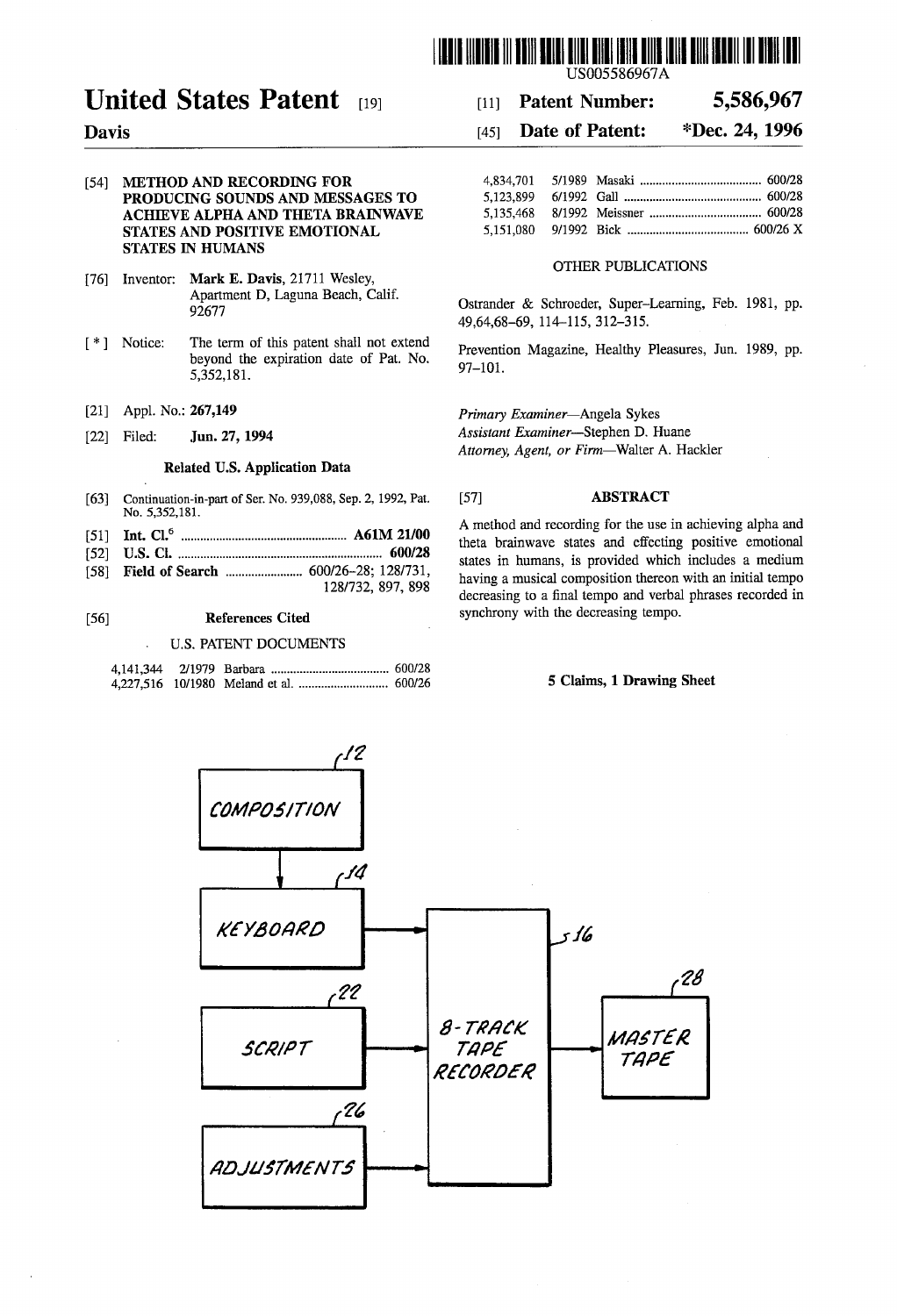

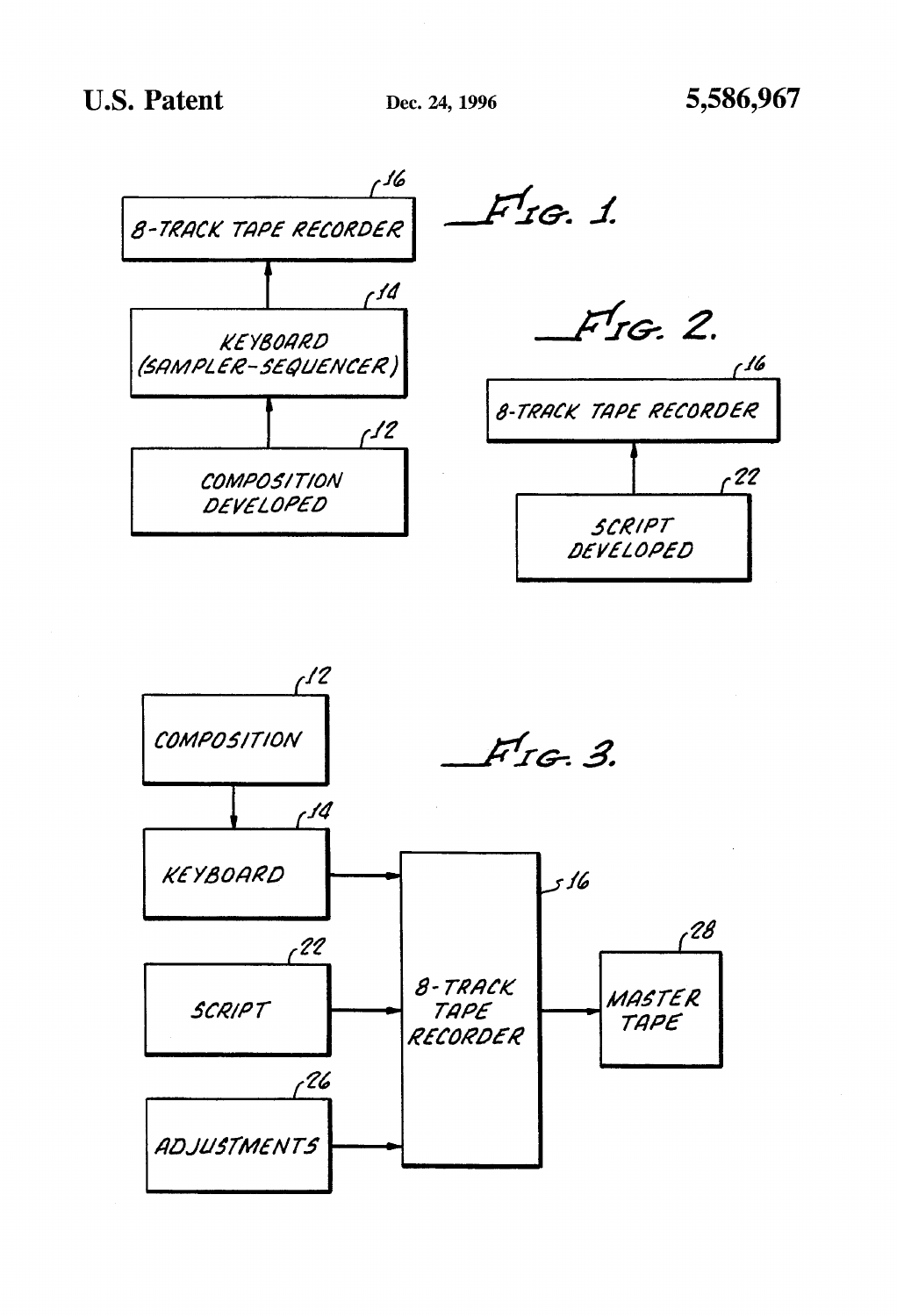5

15

40

#### METHOD AND RECORDING FOR PRODUCING SOUNDS AND MESSAGES TO ACHIEVE ALPHA AND THETA BRAINWAVE STATES AND POSITIVE EMOTIONAL STATES IN HUMANS

#### BACKGROUND OF THE INVENTION

This is a continuation in part of U.S. patent application Ser. No. 07/939,088, filed on Sep. 2, 1992, now U.S. Pat. No. 10<br>5.353.191 5,352,181.

The present invention is generally related to a method for producing an audio tape for use in achieving alpha and theta brainwave states and effecting positive emotional states in humans.

It is now known that a human brain operates at various brainwave frequencies. When operating at its highest normal frequencies, between 13 and 25 cycles per minute, the brain is considered to be in the beta state. In the beta state, the brain is excited and active. When operating at 8 to 12 cycles 20 per minute, the brain is considered to be in a relaxed and alert alpha state. Between 4 and 7 cycles per minute, the brain is in the theta state, which is characterized by a restful, meditative condition. Finally, the brain operating at a frequency of 1 to 4 cycles per minute is in the delta state, which 25 is the sleep state.

When an individual's brainwave state is operating in the alpha and theta range, the individual is relaxed and calm. Importantly, an individual's mind is most receptive to learn ing while in the alpha and theta range. Consequently, the 30 alpha and theta brainwave states are the most conducive to accepting and processing positive messages from an external source.

Human beings often lead stressful lives and it is well known that stress is considered to be a leading contributor to poor health and general unhappiness and in individuals. There is a clearly a need for a system that can safely reduce stress while increasing confidence and enhancing learning ability. 35

Numerous attempts have been made to influence the emotions of individuals through the use of audiostimuli. Subliminal message systems have been used to implant certain messages and emotions in the mind of a listener. These systems focus on subliminal messages, sometimes combined with a low frequency signal, to create a signal message that is audible only to the subconscious brain. Such a subliminal message system relies on the ability of the subconscious mind to absorb and retain inaudible messages. Furthermore, because the listener is not consciously aware of the particular messages he is receiving, the mysterious nature of subliminal message systems may deter some people from purposefully using the system. 45 50

In addition to subliminal message systems, there are numerous self-improvement audio tapes that teach a listener, 55 on a conscious level, how to achieve a positive attitude. However, if the listener's brainwave state is not at its most receptive frequency, the information conveyed may not be remembered or absorbed by the listener.

Attempts have been made to utilize audiosignals for the 60 purpose of directly altering a person's brainwave state. These attempts have employed the use of audiosignals of differing frequencies applied to the ears of a listener. The desired result is that the listener's brain will change its own frequency to match that of the audiosignal. For instance, a 65 low frequency signal will generally cause a listener's ini tially excited brainwave state to decrease to a lower fre

quency, more relaxed state. However, a need still remains for a pleasurable, easy to use method of specifically achieving alpha and theta brainwave states and positive emotional states in individuals.

#### SUMMARY OF THE INVENTION

Accordingly, it is an object of the present invention to provide a method for achieving alpha and theta brainwave states and positive emotional states in individuals. More specifically, the present invention provides a method for producing audio recordings that instill positive emotions in the listener,

As a more specific aspect of the present invention, an original musical composition is developed and instrumen talized, preferably using soft, low dynamic range instru ments such as bells, strings or voices. The musical instru mentation is then recorded at specific tempos that purposefully decrease from an initial tempo to a final tempo. The decrease in tempo allows a listener's brainwave state to decrease from a higher to a lower frequency state.

More specifically, the tempo of the music is decreased gradually to achieve the alpha and theta states and the decrease in tempo is virtually imperceptible to the listener. For example, the rate of decrease in tempo will depend on three possible variables: the initial tempo of the music, the length of the musical composition, and the final tempo of the music. Thus, if the initial tempo of the music is at a frequency of about 100 beats per minute and the musical composition is approximately sixty minutes in duration, the rate of tempo reduction may be approximately one beat per minute if a final tempo of about 40 beats per minute is desired. For a shorter musical composition with initial tempo of about 100 beats per minute and final tempo of about 40 beats per minute, the rate of reduction may be as high as approximately 10 beats per minute. Thus, the present invention allows for a variable initial tempo, length of musical composition and rate of reduction of tempo. The desired final tempo is preferably between about 40 and about 60 beats per minute, as this tempo induces the brain to transcend to the alpha and theta states. The effect is that the listener's brain achieves a state that is highly conducive to learning.

A more specific feature of the present invention uses a message system. A script is developed which consists of numerous verbal phrases. The verbal phrases may relate to a central theme, such as learning, self esteem, appreciation of health and feelings of well-being. Each verbal phrase<br>consists of between approximately one and approximately<br>eight words per phrase. The verbal phrases are recorded in synchrony with the musical composition. Preferably, pauses of at least one second in duration are inserted between the phrases. The phrases and pauses are paced to the descending the verbal phrases and the pauses therebetween is to allow the listener's brainwave state to synchronize with the music to learning the messages generated by the verbal phrases.

#### BRIEF DESCRIPTION OF THE DRAWINGS

A better understanding of the present invention may be had by reference to the following description, taken in conjunction with the drawings in which:

FIG. 1 is a diagram of the development of the musical instrumentation system of the present invention.